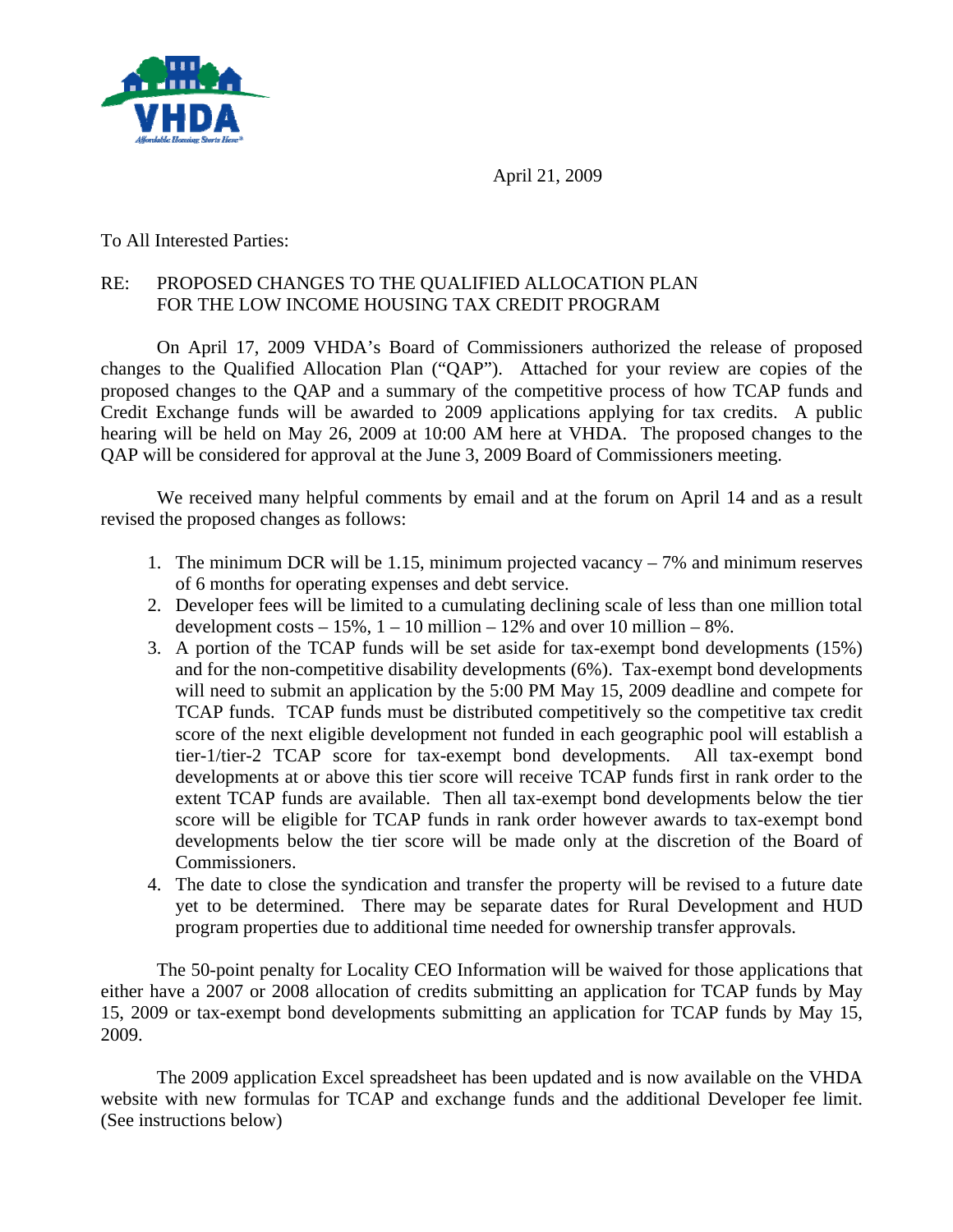2009 Low Income Housing Tax Credit Program April 21, 2009 Page 2

If you have any tax credit questions, please call me at (804) 343-5786 or email me at [jim.chandler@vhda.com](mailto:jim.chandler@vhda.com).

Sincerely,

 James M. Chandler Director of Low Income Housing Tax Credit Programs

JMC/dlg Enclosures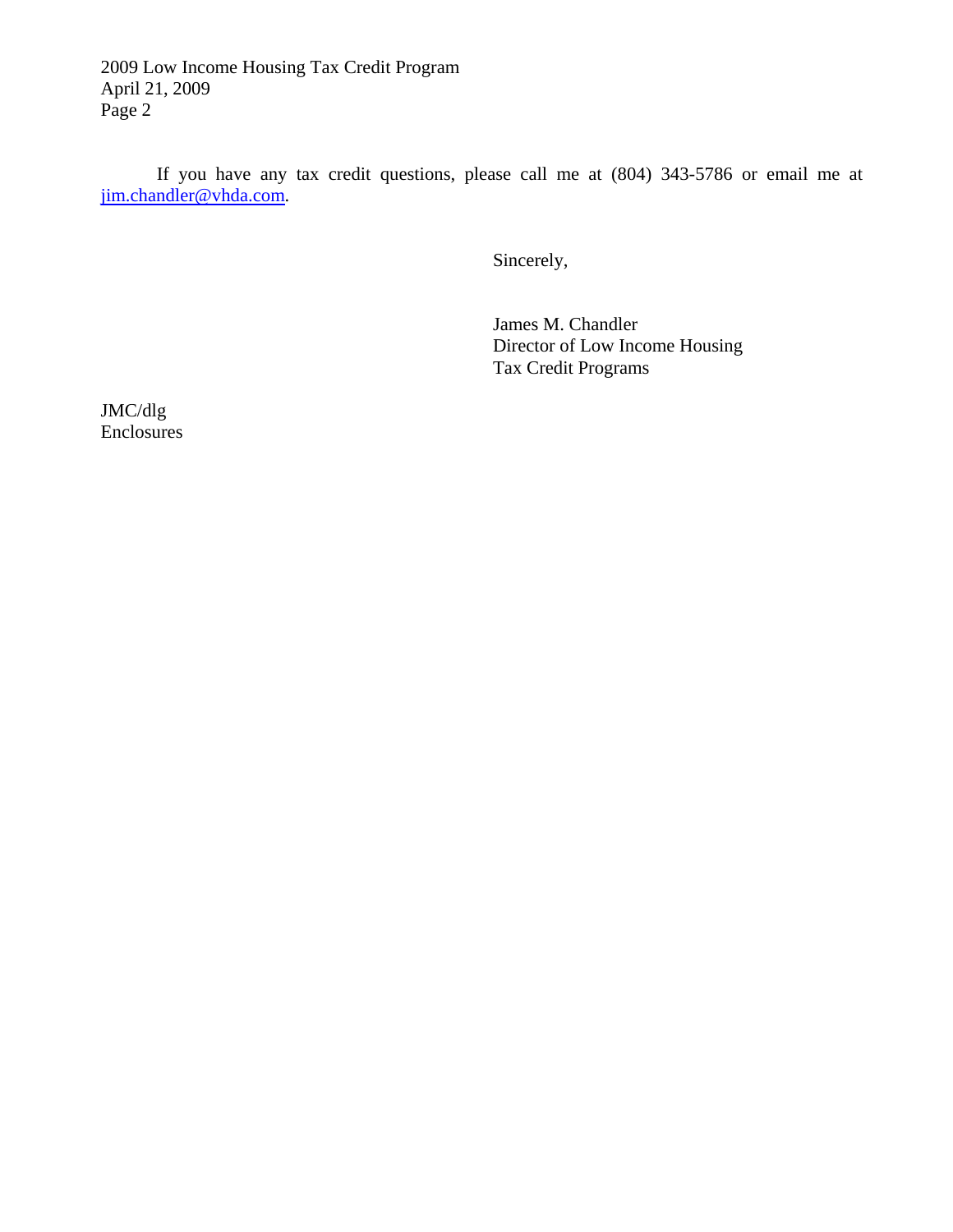## **Proposal for use of Tax Credit Assistance Payments (TCAP) and Credit Monetization Funds**

Each tax credit applicant may apply for both TCAP funds and Credit Monetization funds in the 2009 tax credit round. Applicants may structure their application assuming:

- 1. 40% of their tax credit request will be exchanged for \$.85 per \$1.00 of exchanged credits, and
- 2. up to \$2.7535 of TCAP funds per \$1.00 of requested tax credits is available to fill any gap in the financing of their proposed development.

Such funds would be made available to the development after the developer syndicates the development and 10% of the syndicator's funds are invested in the tax credit partnership.

Any 2007 and 2008 competitive tax credit developments that have not closed their tax credit syndication and wish to exchange their credit allocation have two options: (i) re-compete for tax credits in the 2009 round with access to TCAP funds, or (ii) request an exchange of their 2007 or 2008 allocations for credit monetization funds in an amount not to exceed the lesser of  $(x)$  \$.85 per \$1.00 of credit or  $(y)$  the tax credit equity amount shown in their allocation application. Any 2007 and 2008 competitive tax credit developments that have closed their tax credit syndication still have the option of re-competing for additional credits without applying for TCAP funds and Credit Monetization funds. Due to the unique nature of tax credit pricing in 2008, the reservation fee on any 2007 and 2008 competitive tax credit developments that re-compete in 2009 will only be assessed on any increase in the amount of credits reserved above the amount of credits already allocated to the applicant's development.

A portion of the TCAP funds will be set aside for tax-exempt bond developments (15%) and for the noncompetitive disability developments (6%). Tax-exempt bond developments will need to submit an application by the 5:00 PM May 15, 2009 deadline and compete for TCAP funds. TCAP funds must be distributed competitively so the competitive tax credit score of the next eligible development not funded in each geographic pool will establish a tier-1/tier-2 TCAP score for tax-exempt bond developments. All tax-exempt bond developments at or above this tier score will receive TCAP funds first in rank order to the extent TCAP funds are available. Then all tax-exempt bond developments below the tier score will be eligible for TCAP funds in rank order however awards to tax-exempt bond developments below the tier score will be made only at the discretion of the Board of Commissioners.

### **Additional Terms:**

Applicants requesting either TCAP funds or Credit Monetization funds must agree to:

- 1. comply with all applicable federal fund requirements, including, but (depending upon guidance from HUD and Treasury) not necessarily limited to
	- Davis-Bacon wage standards,
	- Environmental Reviews,
	- Fair Housing and Non-discrimination,
	- Uniform Relocation Assistance (if applicable), and
- 2. accomplish the following items by the date listed next to each item:

|           | • Development is eligible for Zoning points   | May 15, 2009      |
|-----------|-----------------------------------------------|-------------------|
| $\bullet$ | Architect certifies Plans and Specifications, |                   |
|           | Working Drawings are 100% complete            | March 1, 2010     |
| $\bullet$ | Building Permits issued by Local Government   | May 31, 2010      |
|           | • Start Construction                          | June 30, 2010     |
|           | • Complete Construction                       | December 31, 2011 |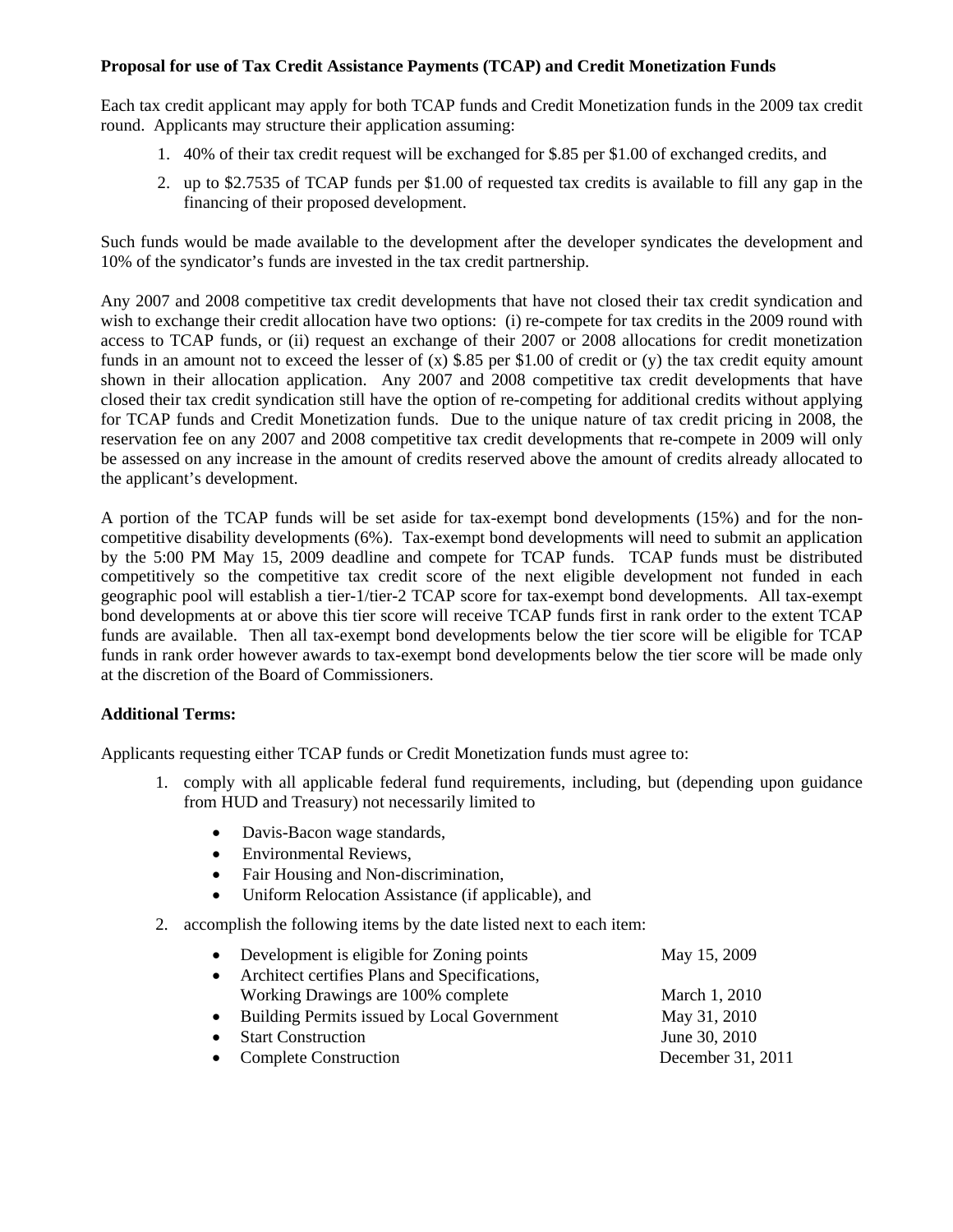After the rankings are complete, VHDA will retain the ability to exchange Credit Monetization funds for TCAP funds and vice versa. VHDA will seek to retain syndicator interest in all the winning applications by substituting Credit Monetization funds with TCAP funds in the case of smaller developments, thus maximizing the credits available for purchase by syndicators for those developments. With larger developments, VHDA will substitute TCAP funds with more Credit Monetization funds reducing the credits available for syndication, but these developments will be left with enough tax credits to maintain investor interest. If a development does not have enough tax credits to draw any investor interest, such development may, at the option of the VHDA, be fully funded with TCAP funds or Credit Monetization funds. In such a case, the applicant will have to demonstrate, to the satisfaction of VHDA, a good faith effort to obtain investor interest in its development. VHDA will perform the asset monitoring functions normally associated with syndicators in any developments that cannot find an investor.

Any applicant for TCAP funds or Credit Monetization funds must submit an application that meets the following underwriting standards to ensure investor interest:

- Debt coverage ratio of at least 1.15:1
- Reserves of at least 6 months of operating expenses and debt service
- Vacancy rate of at least 7%

However, to counterbalance the increased cash flow from the stricter underwriting criteria and funded reserves, any applicant seeking these funds would have to agree to limit their **developer fee** to a cumulating declining scale of less than one million total development costs  $-15\%$ ,  $1-10$  million  $-12\%$  and over 10 million – 8%.

In addition, the Credit Per Unit calculation in the Efficient Use of Resources point category will treat the TCAP funds being requested as if they are part of the credit amount being requested at \$0.85 per credit. Therefore, the amount of TCAP funds being requested will have the same effect on scoring as the tax credits.

Any TCAP funds and Credit Monetization funds awarded to a proposed development shall be in the form of a grant or, if requested by the borrower, a loan to avoid taxable income to the partnership. Such grant or loan will (i) be subordinate to all other unrelated third-party financing on the development; (ii) be secured by a deed of trust for the full amount of the grant or loan during the compliance period; and (iii) provided no conditions exist that would put the development in default under the deed of trust, be forgiven by VHDA in part each year on a pro rata basis based upon the length of the extended use period. A financing fee will be assessed on any such grant or loan to cover VHDA's administrative costs in complying with the federal fund requirements.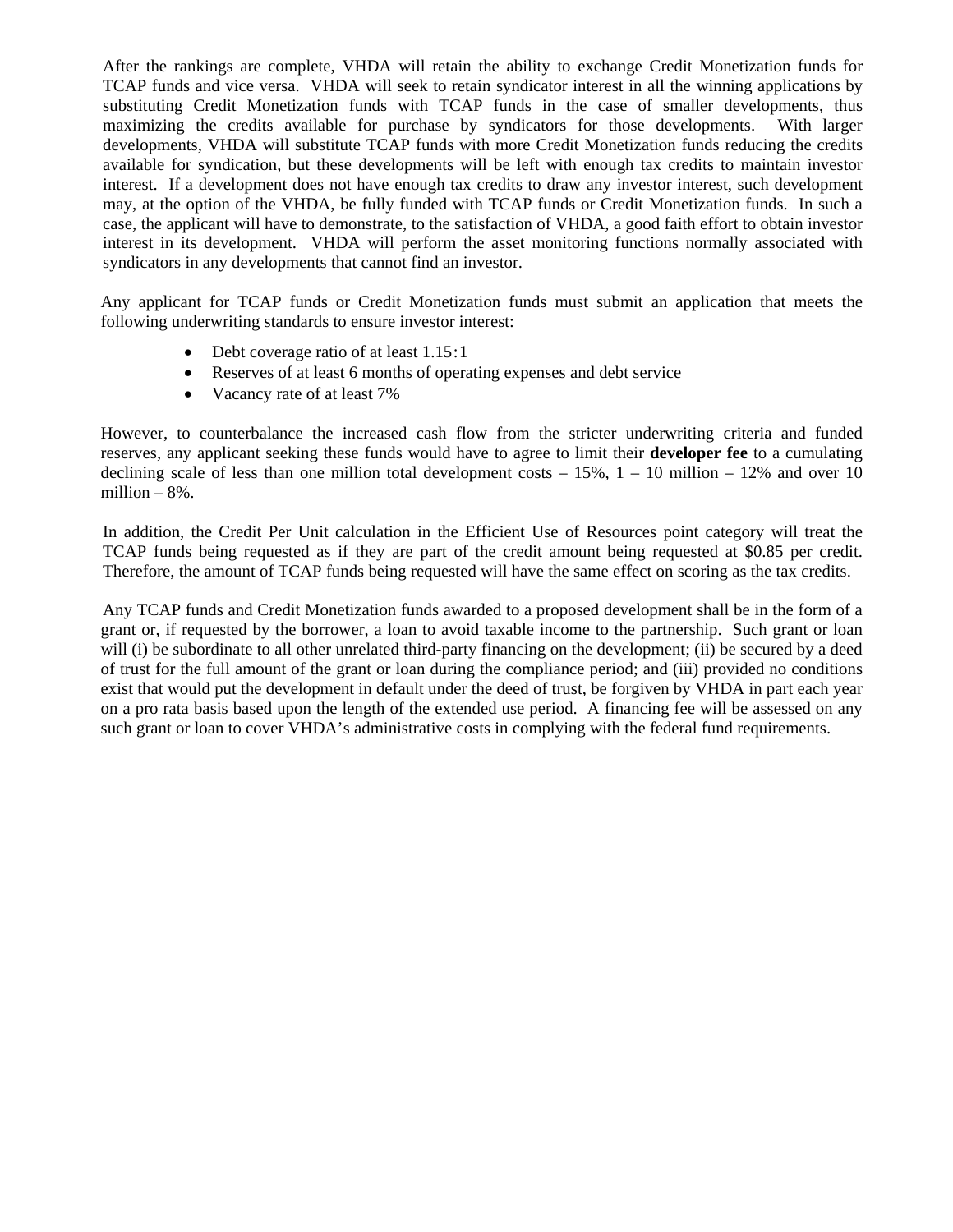### **13VAC10-180-120. Application for Tax Credit Assistance Funds and Credit Exchange Funds.**

The American Recovery and Reinvestment Act of 2009 (Recovery Act), PL 111-5, (i) includes funds to be allocated to housing credit agencies from HUD under a program called the tax credit assistance program (TCAP), to facilitate the production of developments awarded low-income housing tax credits in fiscal years 2007, 2008 and 2009, and (ii) permits the authority to monetize credits by exchanging eligible credits for cash grants, which can be used by the authority to finance the construction or acquisition and rehabilitation of qualified low-income buildings.

Application for TCAP funds and credit exchange funds shall be filed with the authority on such form or forms as the executive director may from time to time prescribe or approve, together with such documents and additional information as may be requested by the authority in order to comply with the Recovery Act, the IRC and this chapter and to make an award of TCAP funds or credit exchange funds in accordance with this chapter. The executive director may establish criteria and assumptions to be used by the applicant in the calculation of the amounts of tax credits, TCAP funds, and credit exchange funds in the application; and any such criteria and assumptions may be indicated on the application form or instructions made available by the authority to applicants. Each applicant for TCAP funds and credit exchange funds shall commit in the application to comply with all federal requirements applicable to such funds.

The executive director may divide the amount of TCAP funds into separate pools and each separate pool may be further divided into separate tiers. The division of such pools and tiers may be based upon one or more of the following factors: geographical areas of the state; types or characteristics of housing, construction, financing, owners, occupants, or source of credits; or any other factors deemed appropriate to best meet the housing needs of the Commonwealth. Proposed developments to be financed by certain tax-exempt bonds and eligible to receive credits pursuant to 13VAC10-180-100 that apply for TCAP funds will be scored and ranked pursuant to the requirements of 13VAC10-180-60 with all other applications applying for TCAP funds and credits. Such developments may be placed in pools with other applicants for TCAP funds or may be put in their own separate pool as the executive director deems appropriate.

For each application which may receive an award of tax credits and either TCAP funds or credit exchange funds or both, the executive director shall determine the amount, as of the date of the deadline for submission of applications for such funds, to be necessary for the financial feasibility of the development and its viability as a qualified low-income development throughout the credit period under the IRC. The executive director may substitute TCAP funds for some or all of the credit exchange funds in the application or credit exchange funds for some or all of the TCAP funds requested in the application in such amounts as determined by the executive director to maximize the number of developments or units that are expected to benefit from the equity provided by tax credit investors. Any TCAP funds and credit exchange funds awarded to a proposed development shall be in the form of a grant or, if requested by the borrower, a loan. Such grant or loan shall (i) be subordinate to all other unrelated third-party financing for the construction or acquisition and rehabilitation of the development; (ii) be secured by a deed of trust for the full amount of the grant or loan during the compliance period; and (iii) provided no conditions exist that would result in default under the deed of trust, be forgiven by the authority in part each year on a pro rata basis based upon the length of the extended use period.

Any tax credit developments that have received a reservation of tax credits pursuant to 13VAC10-180- 60 in calendar years 2007 and 2008 may request the authority to exchange their tax credit allocation for credit exchange funds in an amount not to exceed the lesser of (i) \$.85 per \$1.00 of credit exchanged or (ii) the tax credit equity amount shown in their allocation application.

The executive director may place conditions and limitations on the availability and use of the grant or loan deemed necessary to comply with the provisions of the Recovery Act and the IRC. The executive director may also prescribe such deadlines for accomplishing certain milestones established by the executive director in the acquisition, construction or rehabilitation of the developments deemed necessary or desirable to ensure full use of TCAP funds and credit exchange funds within the timeframes established by the Recovery Act.